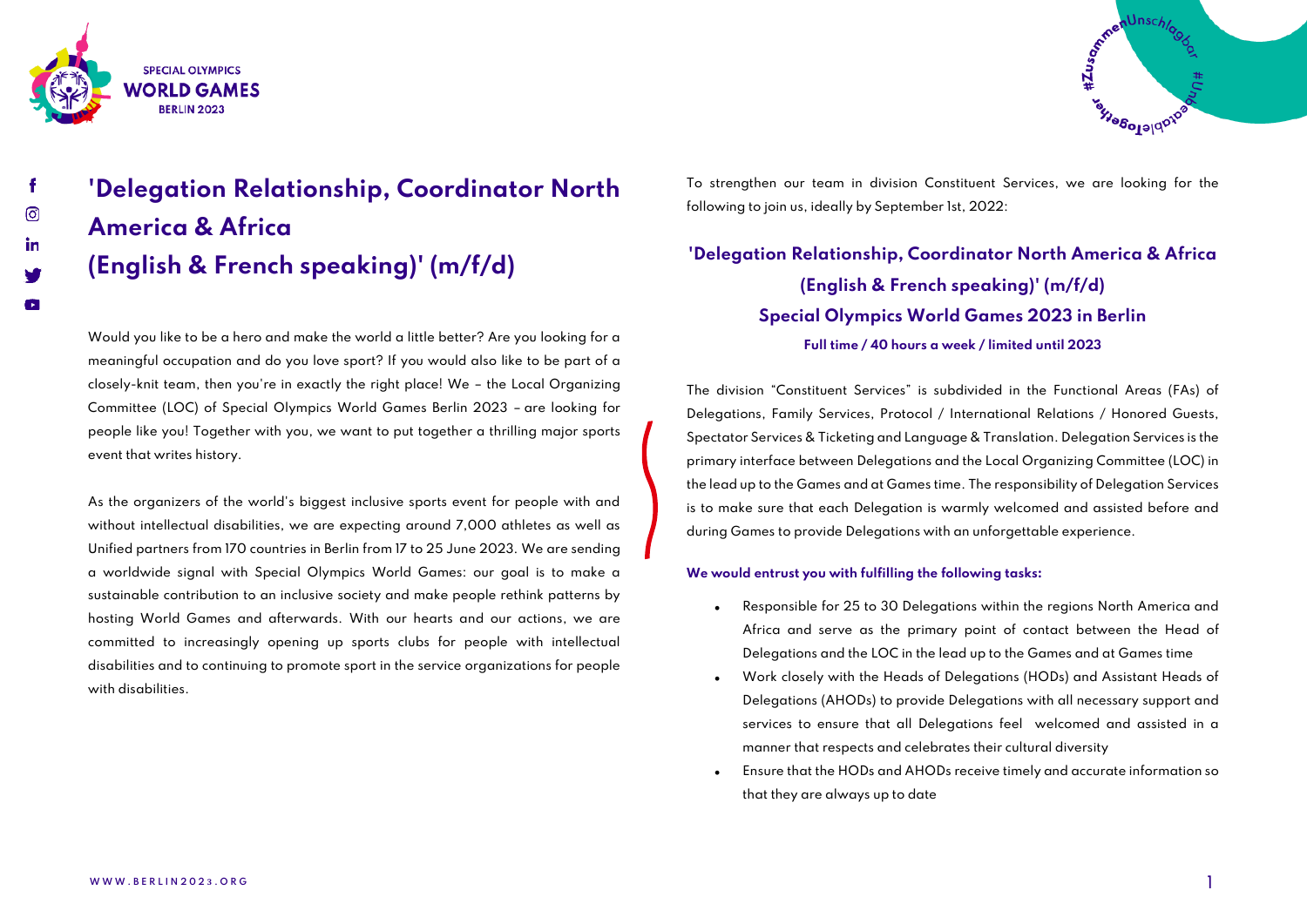

ര

- Ongoing contact with Delegations to understand their requirements & efficient management of Delegation requests, while considering the individual situation and needs of each Delegation
- Work closely with all Functional Areas (FAs) in the LOC to ensure that the needs of Delegations are taken care of
- Provide registration support to Delegations
- Support with translations from English to French
- Become familiar with all Games operations to provide Delegations with the best support possible
- Support the Delegation Services Managers in the planning and delivery of Delegation services and events

You will work with seven other Delegation Relationship Coordinators. This will allow us to effectively and efficiently manage Delegation requests while taking into account the individual situations and needs of each Delegation. Due to the varying size of the regions, sometimes multiple Delegation Relationship Coordinators will be responsible for one region.

#### **It would be outstanding if you can offer the following skills:**

- Experience in events management or customer service / guest relations is recommended (ideally in a similar role)
- Strong communication and interpersonal skills and the ability to build and maintain relationships
- Fluency in English and strong language skills in French are required, Portuguese & German language skills are an advantage
- Multicultural understanding: ideally you are familiar with the assigned region and culture

n<sup>Unsch</sup>lo #Zusomme **Tagge1964Way** 

- A passion for guest service
- Experience in sport with people with disabilities is desirable
- Structured and efficient working style
- Ability to analyse, solve problems quickly, and use common sense
- Attentive to detail, organized, and able to deliver under pressure without supervision

**Besides huge emotions and the immeasurable thanks of our athletes, we also offer you the opportunity…**

- … to help organize a unique event at the heart of Europe
- … to deal with an extremely important range of social issues
- … to enjoy the greatest possible design freedom and personal responsibility
- ... to get to know a gigantic network within the world of German sport

We are much more than a conventional major sports event. That's why we want you in all of your uniqueness, just as you are, with all of your facets. Here, everyone can be what and how he/she wants to be and is.

We welcome all applications regardless of gender, nationality, ethnic and social origin, religion, disability, age, and sexual orientation and identity. Applicants with disabilities will be given special consideration if they are equally qualified.

Diversity management is an important element of our human resources policy. As a non-native German speaker, please don't hesitate to apply for this job offer. We welcome all applications regardless of gender, nationality, ethnic and social origin, religion, disability, age, and sexual orientation and identity. Applicants with an intellectual disability will be given special consideration if they are equally qualified.